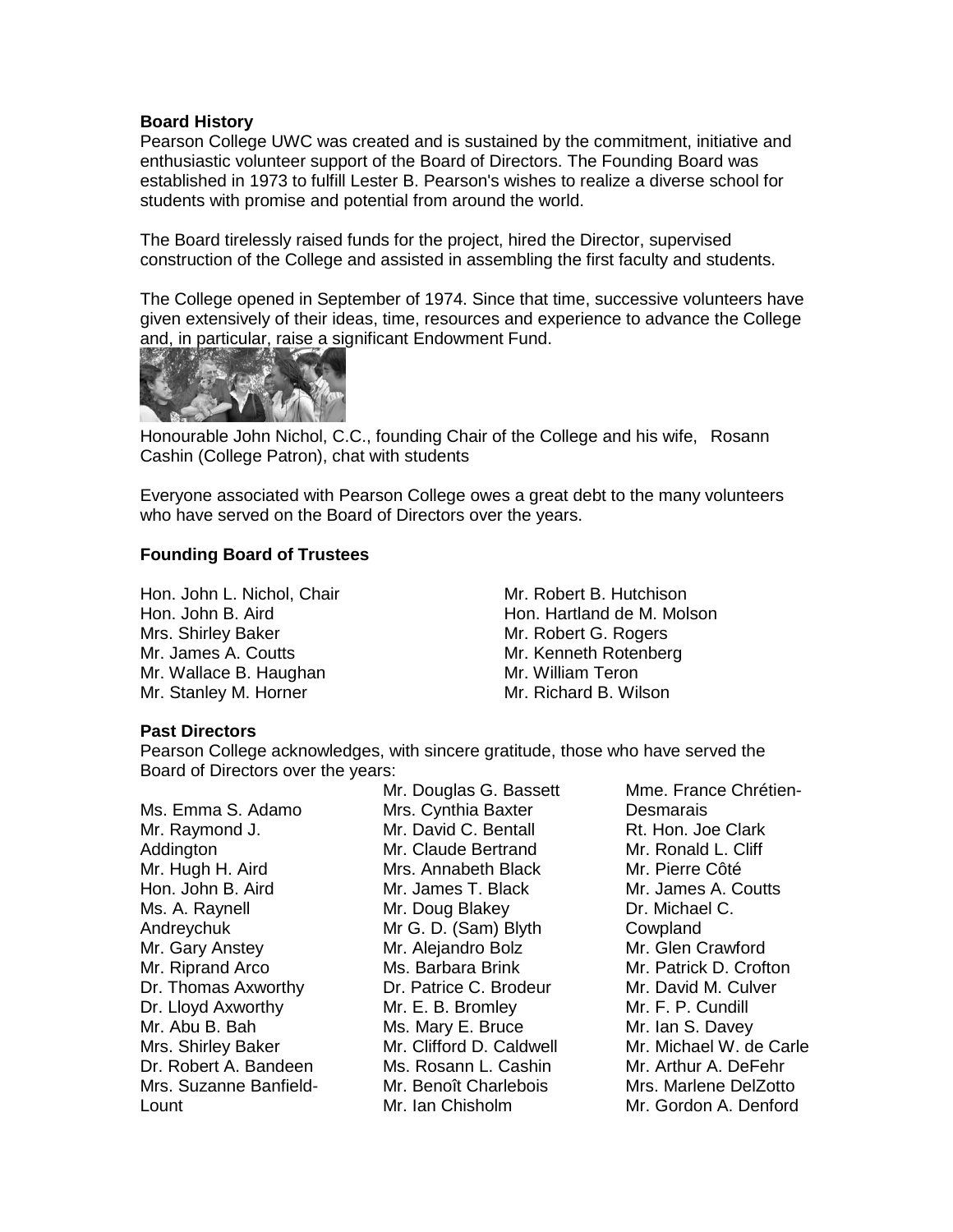M. André Desmarais Ms. Carletta Downs Mr. Ken R. Dunham Mr. Peter Dunn Mrs. Olsa Jane H. Dunn Mr. William R. Emerton Dr. John R. English Mr. R. G. Fairweather Mrs. Janice Filmon Mrs. Linda Fitzpatrick Mr. Brian Flemming Mr. Robert R. Fowler Dr. Anne L. Fraser Prof. F. M. Fraser Ms. Catherine E. Freeman Hon. Royce Frith Mrs. Meera T. Gandhi Mr. Norman S. Godfrey Mr. Edwin A. Goodman Mr. Michael J. Gordon Dr. Randall Gossen Mr. Allan E. Gotlieb Mr. Anthony R. Graham Ms. Susan L. Green Mr. Julian K. Greenwood Mrs. Maria Groussman Dr. Juliet R. Guichon Mrs. Patricia L. Hannah Mr. Wallace B. Haughan Ms. Dolfi M. Havlovic Mr. Jim Hayhurst Mr. Roy L. Heenan Mrs. Jane Heffelfinger Mrs. Carol Hill Mr. W. T. Hodgson Dr. Thomas Homer-Dixon Mr. Stanley M. Horner Ms. Emma Howard Boyd Mr. James S. Hutchison Mr. Robert B. Hutchison Mr. Richard W. Ivey Mr. Robert Janes Mr. C. K. Jespersen Mrs. Eleanor J. Johnson Mrs. Dorothy Kergin Mrs. Nezhat Khosrowshahi

Mrs. Golnar Khosrowshahi Mr. George C. Kitching Ms. S. J. Korbin Mr. Rejendra Kothari Mrs. Angela C. Kwan Ms. Sheila Labatt Ms. Carole M. Lafrance Mr. David Laidley Dr. Akbar V. Lalani Mrs. Shamin Lalani Mr. Dominic LeBlanc Mr. Roger Lemelin Ms. Julie G. Lennox Mr. Willard J. L'Heureux Mr. Leon Lubin Mr. Gaétan Lussier Dr. Monique L. Lussier Mr. Donald S. Macdonald Mr. Ronald S. MacDonald Mr. Hartland M. **MacDougall** Dr. Joseph B. MacInnis Mr. William Mackness Mr. Grant W. MacLaren Mr. Karim Mahmud Mr. Douglas W. **Maloney** Mr. Paul M. Marshall Ms. Ana Maria Mass Mr. Jack E. Matthews Mrs. Diana D. Maughan Ms. Pamela McDonald Mr. Aiit Medhekar Mr. Daniel R. Michener Mrs. Sarah F. Milroy Mr. A. K. Mitchell Mr. W. T. Molloy Mr. Hartland d. Molson Mr. John F. Newton Hon. John L. Nichol Mr. L. P. O'Hagan Mr. L. Richard O'Hagan Mrs. Wanda O'Hagan Mr. Philip W. Oland Mr. Philip C. Ondaatje Mr. John M. Orr Mr. Jean P. Ostiguy Mr. Robert A. Pace

Mr. Prabir K. Pal Mr. Paul M. Pathy Ms. Julie Payette Mr. Geoffrey A. Pearson Ms. Hilary M. Pearson Mr. Michael Pearson Mrs. Patricia L. Pearson Hannah Mrs. Kathleen E. **Pennock** Ms. Smadar Peretz Mr. Lewis Perinbam Mrs. Heather A. Peterson Mr. John E. Poole Ms. Jennifer H. Rae Sir Shridath Ramphal Mr. Jerome P. Redican Mr. John M. Reid Mr. Stuart Reid Mr. Bryan J. Reynolds Mr. Douglas B. Richardson Mr. Hartley T. Richardson Ms. Alison Robinson Mr. Gerald A. Robson Hon. Robert G. Rogers Mr. Kenneth Rotenberg Mr. Guy Saint-Pierre Dr. Sharyn Salsberg Ezrin Mr. Francis M. Saville Mr. Yves M. Savoie Mr. Joseph Segal Mr. Khalil Shariff Mr. A. M. Shoults Hon. David P. Smith Mr. Hershell Smith Mr. Hugh B. Smith Mr. Andrew E. Soles Mrs. Jean T. Southam Mr. Raymond Speaker Mr. Greg Spendjian Mr. Robert W. **Stevenson** Mrs. Nalini Stewart Mr. Alan Stubbs Mr. David B. Sutcliffe Mr. Thomas N.T. Sutton Mr. Thomas H. Symons